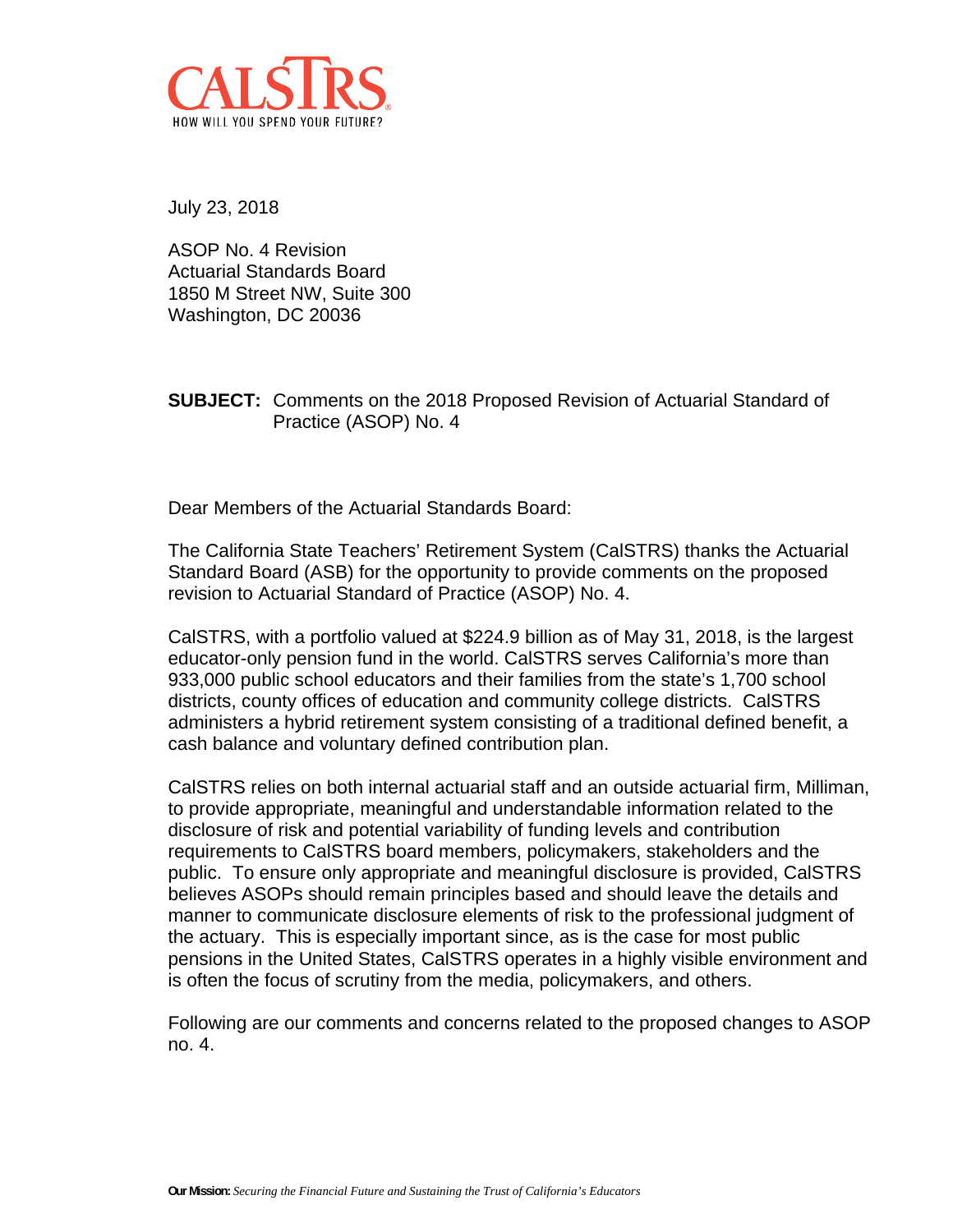### **Comment 1 - Require Disclosure of an Actuarially Determined Contribution (ADC)**

CalSTRS would first like to begin by commending the ASB for proposing that an actuary performing a funding valuation should calculate and disclose an Actuarially Determined Contribution (ADC).

CalSTRS is subject to statutory limitations when it comes to setting contribution requirements to properly fund pension benefits. We believe it is important to disclose to trustees, the plan sponsor and the public whether the contributions made to a pension plan are sufficient to ensuring the proper long term funding of the pension obligations. Our funding valuation has for years compared the contributions coming into the system to an actuarially determined amount necessary to properly fund CalSTRS long term.

For this reason, the ASB should consider requiring the disclosure of an ADC determined independently of any statutory limitations even for plans for which a method is set by law.

# **Comment 2 – Long Standing Practice of ASOP Being Principle Based**

CalSTRS would like to remind the ASB that ASOPs have historically been principlesbased and have not prescribed specific actuarial practice/calculation. This philosophy is even stated in ASOP No. 1, Section 3.1.4 which says:

"The ASOPs are principles-based and do not attempt to dictate every step and decision in an actuarial assignment. Generally, ASOPs are not narrowly prescriptive and neither dictate a single approach nor mandate a particular outcome. Rather, ASOPs provide the actuary with an analytical framework for exercising professional judgment, and identify factors that the actuary typically should consider when rendering a particular type of actuarial service. The ASOPs allow for the actuary to use professional judgment when selecting methods and assumptions, conducting an analysis, and reaching a conclusion, and recognize that actuaries can reasonably reach different conclusions when faced with the same facts."

The proposed Section 3.11 of ASOP No. 4 directs an actuary performing a funding valuation to calculate an Investment Risk Defeasement Measure (IRDM) through a prescribed approach, directly conflicting with ASOP No. 1 and its statement that "ASOPs are not narrowly prescriptive and neither dictate a single approach nor mandate a particular outcome." As currently written, Section 3.11 is prescriptive,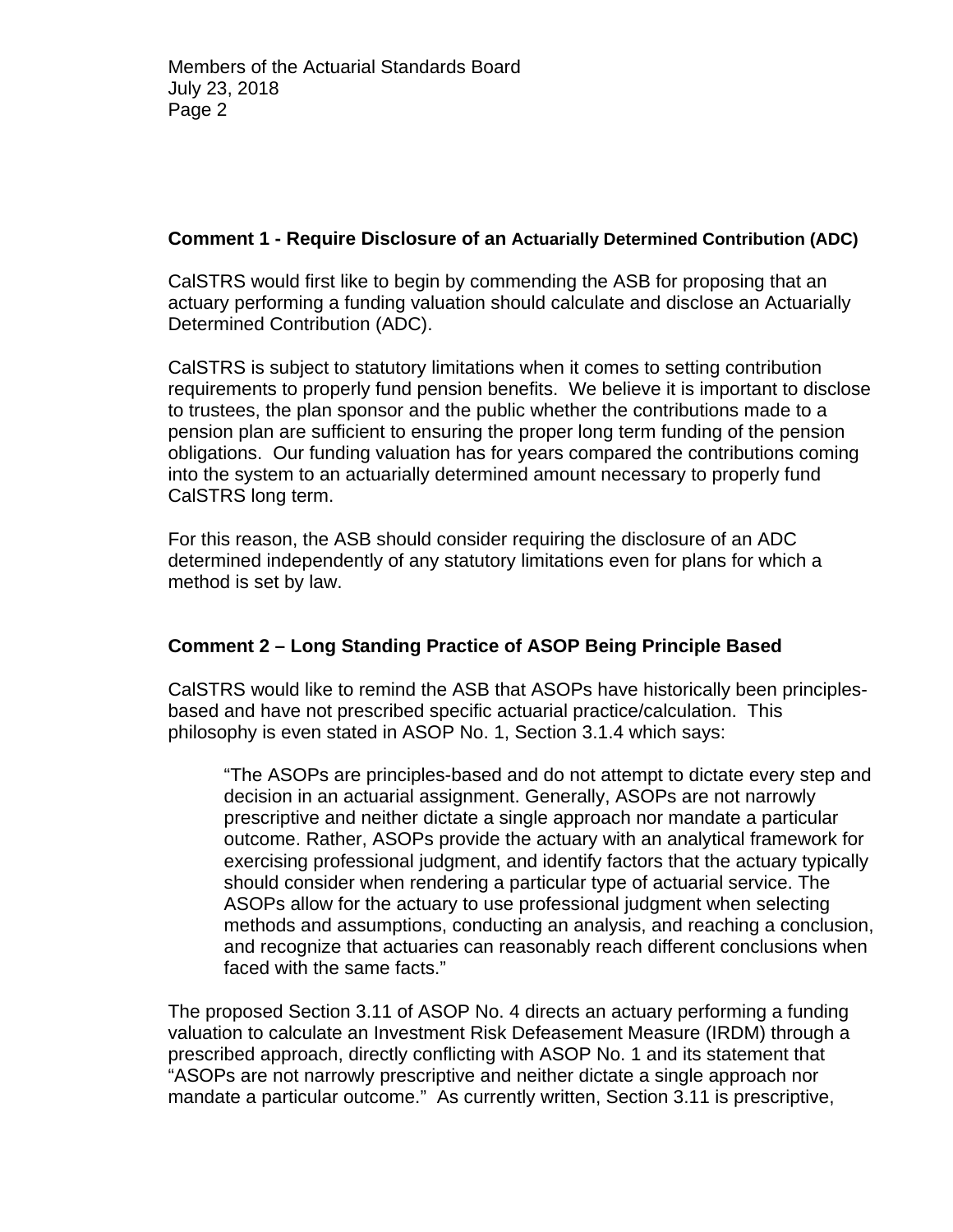prevents the actuary from exercising professional judgment and dictates a single approach.

#### **Comment 3 - Conflict with Actuarial Code of Professional Conduct**

Prior to requiring the disclosure of an IRDM as currently proposed in Section 3.11, the ASB should consider Precepts No. 4 and 8 of the actuarial Code of Professional Conduct promulgated by the American Academy of Actuaries.

Precept 4 of the Code of Professional Conduct states:

"An Actuary who issues an Actuarial Communication shall take appropriate steps to ensure that the Actuarial Communication is clear and appropriate to the circumstances and its intended audience and satisfies applicable standards of practice."

Precept 8 of the Code of Professional Conduct and its Annotations states:

PRECEPT 8. "An Actuary who performs Actuarial Services shall take reasonable steps to ensure that such services are not used to mislead other parties."

ANNOTATION 8-1. "An Actuarial Communication prepared by an Actuary may be used by another party in a way that may influence the actions of a third party. The Actuary should recognize the risks of misquotation, misinterpretation, or other misuse of the Actuarial Communication and should therefore take reasonable steps to present the Actuarial Communication clearly and fairly and to include, as appropriate, limitations on the distribution and utilization of the Actuarial Communication."

As per proposed Section 3.11 of ASOP No. 4, an actuary performing a funding valuation would be required to disclose a pension obligation measure that is based either on a discount rate using US Treasury yields or rates at which the pension obligation can be settled. We believe that the disclosure of such measures is not appropriate to CalSTRS circumstances and CalSTRS intended audience. It is important to remember that California has a strong legal framework that governs and protects the accrual of pension benefits for CalSTRS members. CalSTRS pension obligation cannot be settled and are guaranteed ultimately by the State of California.

We believe that the disclosure of an IRDM will lead to the use of the measure to mislead stakeholders, policymakers, the media, pension plan participants, and the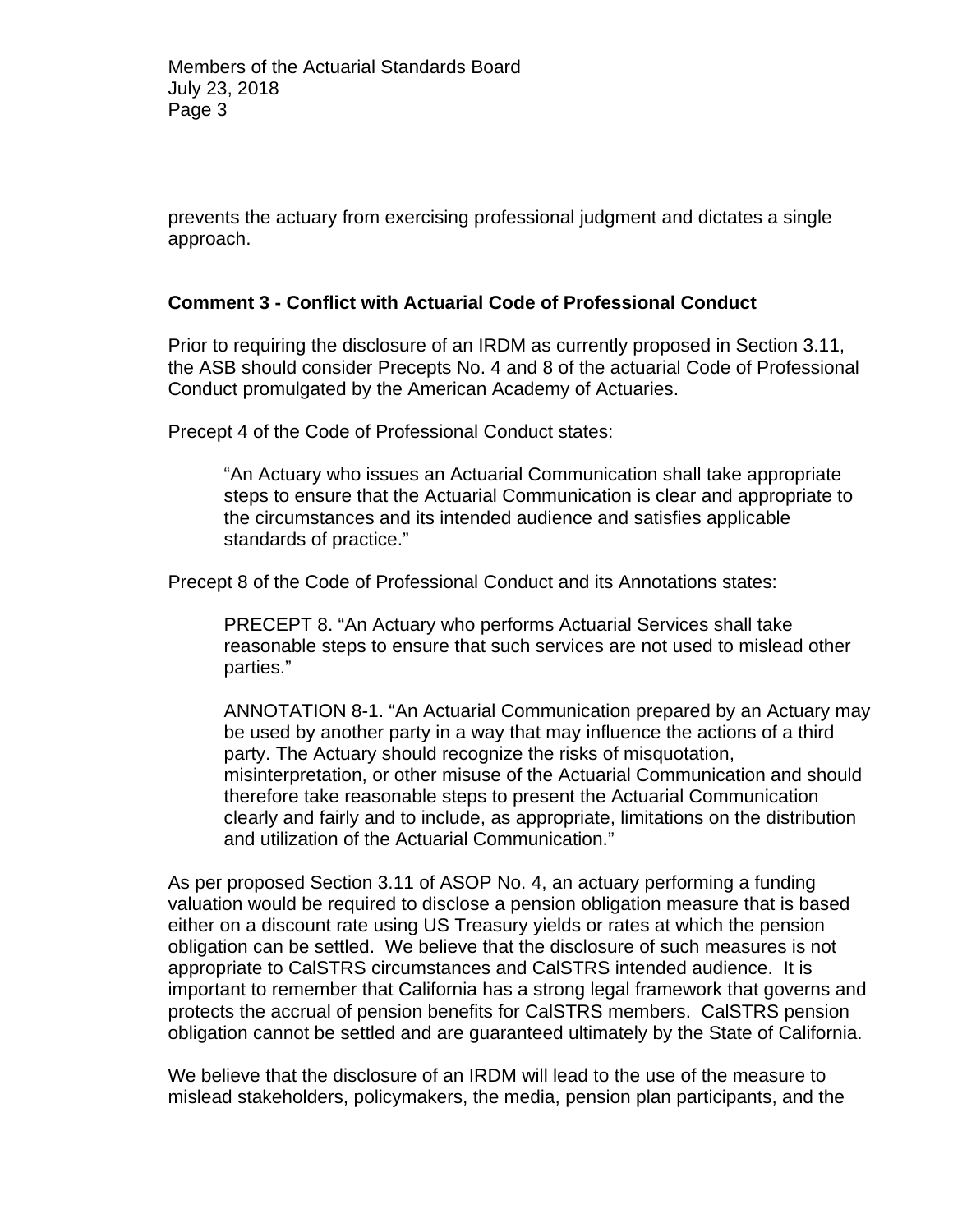general public about the funding condition of the pension plan. The IRDM seems to be precisely the type of misuse that Precepts 4 and 8 are intended to avoid.

It is very easy to find examples in the media today where public pension plans are being accused of lying and not disclosing what some are saying is the "true" cost of pensions. In California, CalSTRS has been subject to such misleading publicity on multiple occasions. Here is an example:

"Notice how CalPERS is choosing to value liabilities at the same rate as it expects to earn on assets. … As Nixon said, it's the lie that gets you. CalPERS's lies harm citizens. By linking discount rates to investment return assumptions, CalPERS and its sister pension fund, CalSTRS, are being untruthful. The lies get exposed when citizens get hit with pension deficits."

David Crane, "It's the Lie That Gets You" medium.com article, March 4, 2017

As actuaries, we understand that choosing the right measure of a pension obligation depends on the purpose of the measurement. Contrary to what some critics of public pensions have stated publicly, there is not one true measure compared to which all other measures are deceptive to the public. We urge the ASB to consider very seriously the implication of mandating the disclosure of an IRDM using a prescribed method as it is likely going to be used to mislead other parties that its purpose is to measure the true cost of the pension promise. Making it a mandated calculation will almost certainly be used as evidence that it is the only true measure of cost.

### **Comment 4 - IRDM is Not an Appropriate Measure of Investment Risk**

As currently defined, the IRDM is not an appropriate measure of investment risk. As stated in the proposed ASOP No. 4, the purpose of the IRDM is to measure the cost to defease the investment risk for a pension plan. If this is the true purpose, then the current language would not properly measure the cost to eliminate investment risk for CalSTRS and most public pension plans.

The proposed IRDM requires the use of the unit credit cost method and would not recognize any potential future pay increases for plan participants. It is important to remember that California has a strong legal framework that governs and protects the accrual of pension benefits for CalSTRS members. CalSTRS always measures liabilities by taking into account future expected pay increases. Any disclosure of liability which does not reflect future pay increases would be underestimating the funding targets / liabilities of the plan and would not properly represent the cost of eliminating investment risk.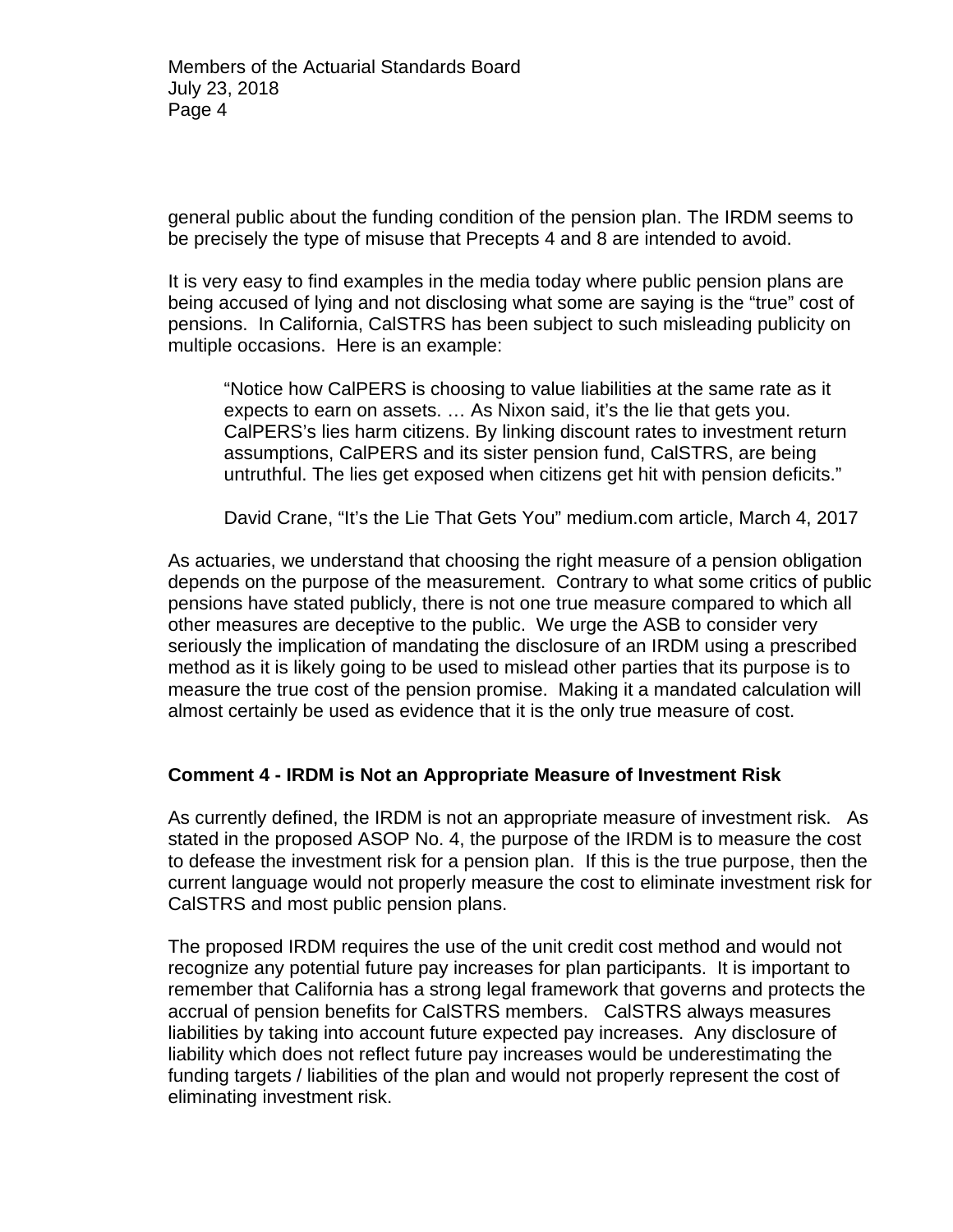If the intent of the IRDM is really to determine the cost to eliminate/defease the investment risk of a plan then it needs to be one based on a cost method that does incorporate future expected salary increases – such as the Projected Unit Credit (PUC) or Entry Age Normal.

CalSTRS would like to note that ASOP No. 51 recognized this and included language in Section 3.4 stating that if the actuary were to assess plan liabilities using a lower discount rate, that it be done on a basis consistent with the basis used to assess the plan on-going liabilities. The language of ASOP No. 51, Section 3.4 says:

"… a comparison of an actuarial present value using a discount rate derived from minimal-risk investments to a corresponding actuarial present value from the funding valuation or pricing valuation."

## **Comment 5 - Disclosure of Risk Belongs in ASOP No. 51**

Proposed Section 3.11 of ASOP No. 4 clearly defines the IRDM as a risk measure. We believe that any examination and assessment of the investment risk belongs in ASOP No. 51, Assessment and Disclosure of Risk Associated with Measuring Pension Obligations and Determining Pension Plan Contributions.

It is worth noting that ASOP No. 51 already contains principles-based guidance to evaluating pension plans' investment risks and that it does not prescribe one method for assessing risk. Instead, ASOP No. 51 suggests various methods for assessment of risk. Any of the methods listed in ASOP No. 51 would be more generally applicable than the proposed IDRM. The language of ASOP No 51 says:

"Methods may include, but are not limited to scenario tests, sensitivity tests, stress tests, and a comparison of an actuarial present value using a discount rate derived from minimal-risk investments to a corresponding actuarial present value from the funding valuation or pricing valuation."

It is also important to remember that the ASB just recently completed a thorough process that led to the creation of ASOP No. 51. We believe that additional time must be provided to let ASOP No. 51 operate to see how it will help improve the disclosure of risk related to measuring pension obligations and determining pension plan contributions.

At CalSTRS, we are strong believers in meaningful and appropriate disclosure of risk. We should not be required to disclose a prescriptive, arbitrary and potentially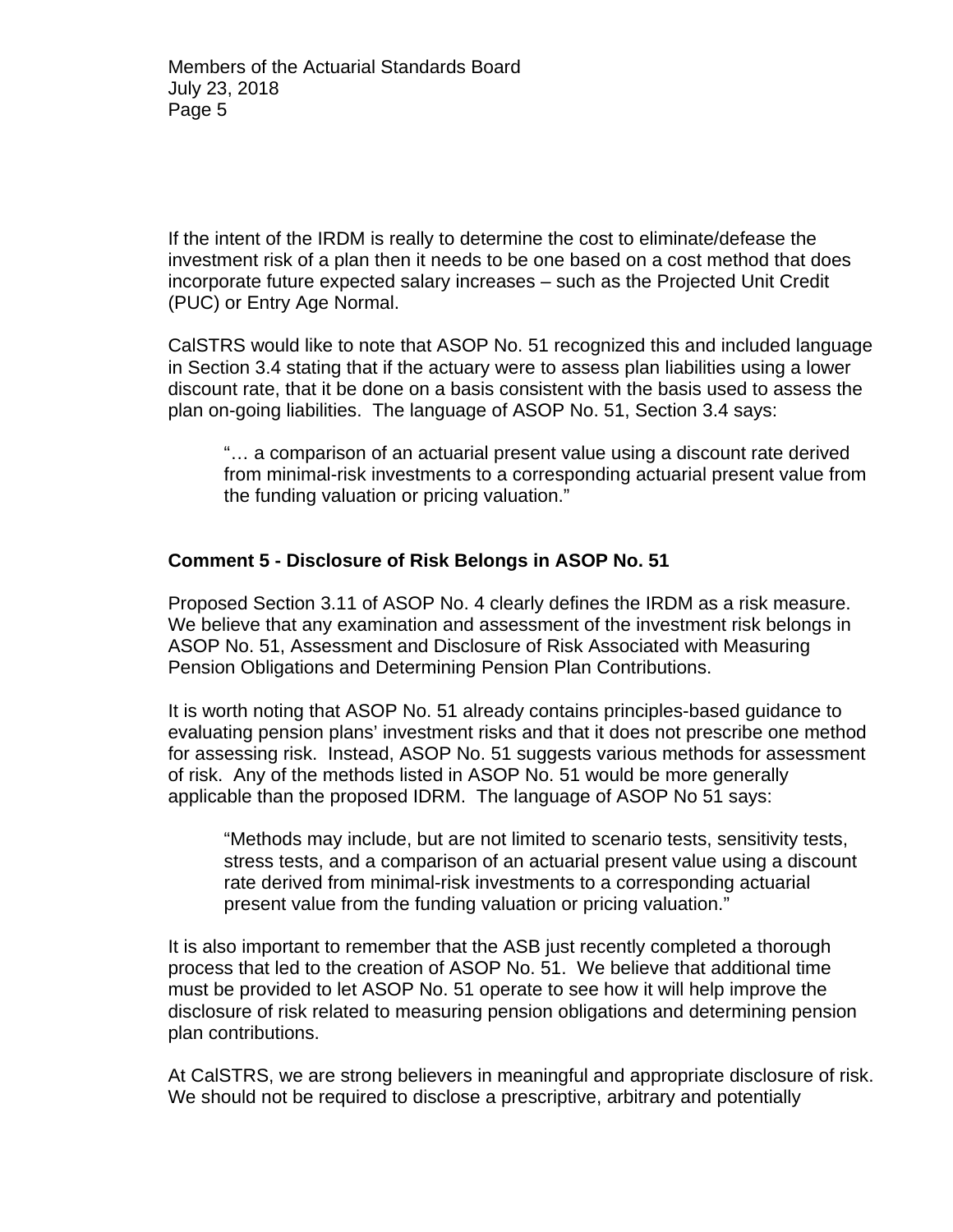misleading measure of risk such as the IRDM and instead be given the flexibility, as currently provided in ASOP No. 51, to select the appropriate approach to disclose risk. This flexibility is necessary to ensure all of CalSTRS interested parties have the right understanding of the risk inherent in the funding of CalSTRS pension obligations. There are reasons why CalSTRS never produced a number similar to the proposed IRDM in the past. What would a CalSTRS trustee do with this information? What action would or should a CalSTRS trustee take based on learning the plan's IRDM? We believe other measures of risk better serve CalSTRS board members and California policymakers.

That is why for the last few years, even before the issuance of ASOP No. 51, CalSTRS has been producing an annual report entitled "CalSTRS Review of Funding Levels and Risks". This annual report has been produced with the intent to educate board members, policymakers and stakeholders on the risks inherent in the funding of the system. We believe this report illustrates well why actuaries must retain the ability to apply professional judgement in choosing the appropriate ways to disclose risk. For your information, a copy of the most recent report can be found at the following link:

https://www.calstrs.com/sites/main/files/file-ttachments/funding\_risk\_report\_2017.pdf

### **Comment 6 - True Intent of IRDM**

It is no secret to anyone that for years a certain group of individuals, including several actuaries have attempted to put pressure on various accounting and actuarial organizations to lead to the disclosure of a solvency/market value type of liability for public plans using risk free discount rates. If the real intent of the IRDM is to require the disclosure of a solvency/market value liability to satisfy certain users of actuarial reports then the ASB should not make this a disclosure requirement. Entities in need of a solvency/market value of liability have demonstrated in recent years that they can produce estimates of such liabilities for their purposes independently. They should continue to do so and actuaries should not be required to disclose such number. A mandated IRDM in a funding valuation would be interpreted as an endorsement of a measure that is frequently misrepresented as "the one true answer" of the condition and cost of a public pension plan.

### **Comment 7 – May Violate Fiduciary Duties**

As stated earlier, California has a strong legal framework that governs and protects the accrual of pension benefits for CalSTRS members. Calculating an IRDM is a